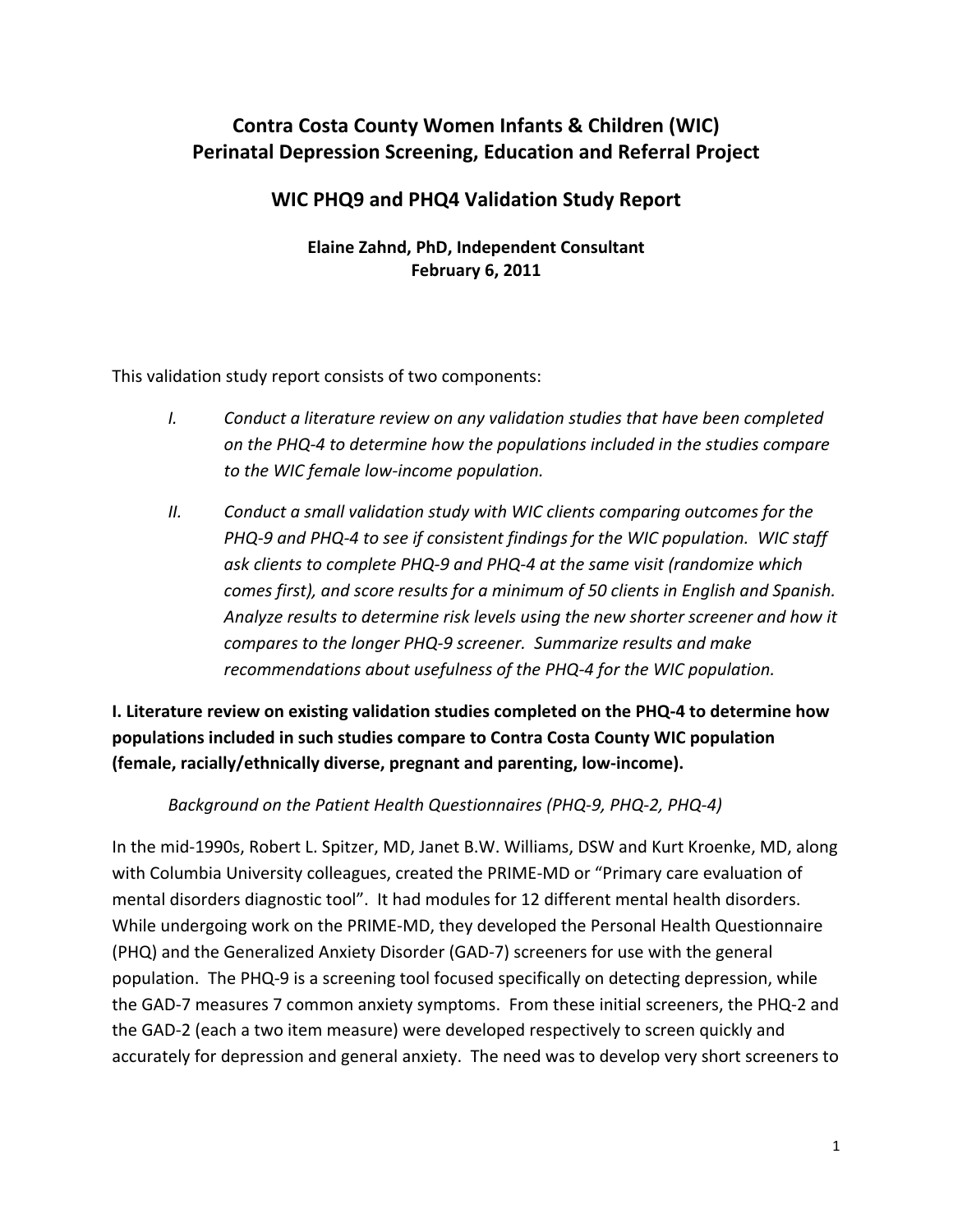encourage primary care providers and other health care and social services staff to utilize them in every day practice settings.

The PHQ-4 was developed as an ultra-brief screener for anxiety and depression for use during outpatient or home visits. It was also tested with obstetric-gynecology populations to see how well it performed with women during pregnancy and up to one year postpartum. It can be administered by a doctor, other health care personnel or can be self‐administered. It combines two validated screeners (see PHQ section below). The PHQ‐4 is a screening tool; it is meant to alert providers to the need for further assessment and diagnosis and/or referrals. The PHQ‐4 does not diagnose depression or anxiety.

Targeting pregnant women and mothers of young children for depression screening, especially during the postpartum period, has been a primary depression screening focus according to a recent report from the National Academy of Sciences, especially since the emergence of such depression can impact both parenting and child development. (National Research Council and Institute of Medicine of the National Academy of Sciences, Depression in Parents, Parenting, and Children: Opportunities to Improve Identification, Treatment and Prevention, 2010, www.nap.edu/catalog/12565.html).

Most adults with depression do not get treated for it. Kessler's large epidemiological study revealed that less than 1/3 of adults with major depression have accessed general medical or specialty emotional or mental health outpatient services in the previous year (Kessler, RC, Zhao, S, Katz, SJ, Kouzis, AC, Frank RG, Edlund, M, and Leaf, P. Past‐year use of outpatient services for psychiatric problems in the National Comorbidity Survey, American Journal of Psychiatry, 1999, 156: 115-123). The one-third of adults with major depression who do get treated use a variety of alternative points of contact and entry, noteworthy given the Contra Costa County WIC Perinatal Depression Project (Kessler RC, Merikangas KR, and Wang PS. Prevalence, comorbidity and service utilization for mood disorders in the United States at the beginning of the twenty‐ first century, Annual Review of Clinical Psychology, 2007, 3: 137‐158).

According to the literature, when screening parents for depression, screening tools are often used without validation by other methods. Kroneke and colleagues (see PHQ section below) found that screening tools detect approximately 75% of the general population with any type of depression and 25‐40% of those with a major depressive disorder. Of note, the use of a screening tool by itself to define depression within a particular population, such as a pregnant or parenting WIC population, generally underestimates the prevalence of depression; further assessment and diagnosis is needed. Relying on symptoms alone, however, may do the opposite – basically, overestimate the prevalence, especially since symptoms wax and wane during the perinatal period.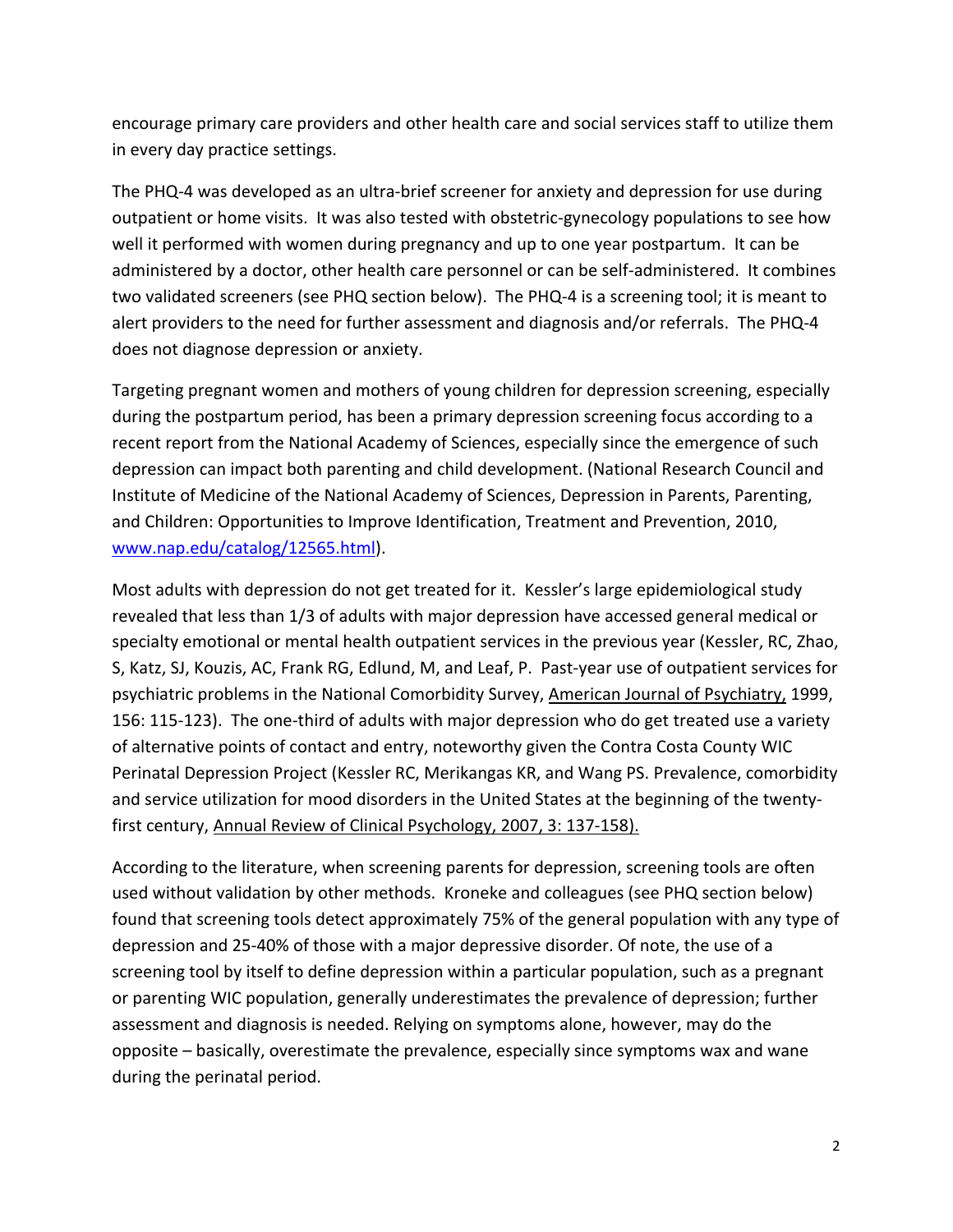Common tools for screening for depression in a perinatal population include the CES‐D or Center for Epidemiologic Studies Depression Scale, the Edinburgh Postnatal Depression Scale (EPDS), the Beck Depression Inventory, and the Patient Health Questionnaire 2 (PHQ‐2). These screeners vary in their ease of administration in clinical, primary care or other social service settings. Some are considerably longer screeners than others. Although the Edinburgh scale has been widely promoted for screening during the perinatal time frame, according to Gaynes and colleagues, it does not have good sensitivity for detecting major or minor depression among the perinatal population. They also noted that previous studies on the Edinburgh scale have shown varying cut point scores, an issue that can prove confusing. Of greater importance in judging its usefulness according to Gaynes and colleagues, however, is that it is rarely is validated with a clinical diagnostic interview (Gaynes, BN, Gavin, N, Meltzer‐Brody S, Lohr, KN, Swinson, T, Gartlehner, G, Brody, S, and Miller, WC, Perinatal Depression: Prevalence, Screening Accuracy, and Screening Outcomes [Evidence Report/Technology Assessment # 119, AHRQ publication # 05‐E006‐2], Rockville, MD: Agency for Healthcare Research and Quality, 2005). In fairness, newer screening tools are often validated and then put into wide spread practice without further validation with specific populations due to cost, difficulty of obtaining funding for methodological studies, and the time involved in setting up a validation study using clinical diagnostic interviews or other outcome validation measures.

The discussion above is meant to emphasize the fact that it is difficult to measure the magnitude and severity of postpartum depression and the emotional and mental health needs of mothers postpartum *without further assessment beyond the screening tools under scrutiny.*  Despite these omissions, screeners are an important part of the overall provider toolbox of detection, assessment, diagnosis, referrals, further assessment of possible comorbid conditions, and the culmination in the provision of needed services.

The lack of available and effective resources for those suffering from depression is one of the major concerns when a perinatal depression screening program is undertaken, especially given the related risk factors of maternal depression on the family and children in the home. The earlier evaluation report assessing how well the PHQ‐9 performed with the Contra Costa County WIC population included a staff evaluation piece of the pilot project, and a number of staff noted their concern about the need for developing more accessible and effective resources for the women screened using the PHQ‐9 (Contra Costa County WIC Perinatal Depression Screening, Education and Referral Project, Project Evaluation Final Report, Zahnd, Elaine, 10‐7‐10).

In attempting to determine the degree to which physicians screen for maternal or perinatal depression overall, it appears that the use of written depression screening tools is still fairly rare. Instead many doctors report that they use observation or brief inquiries instead of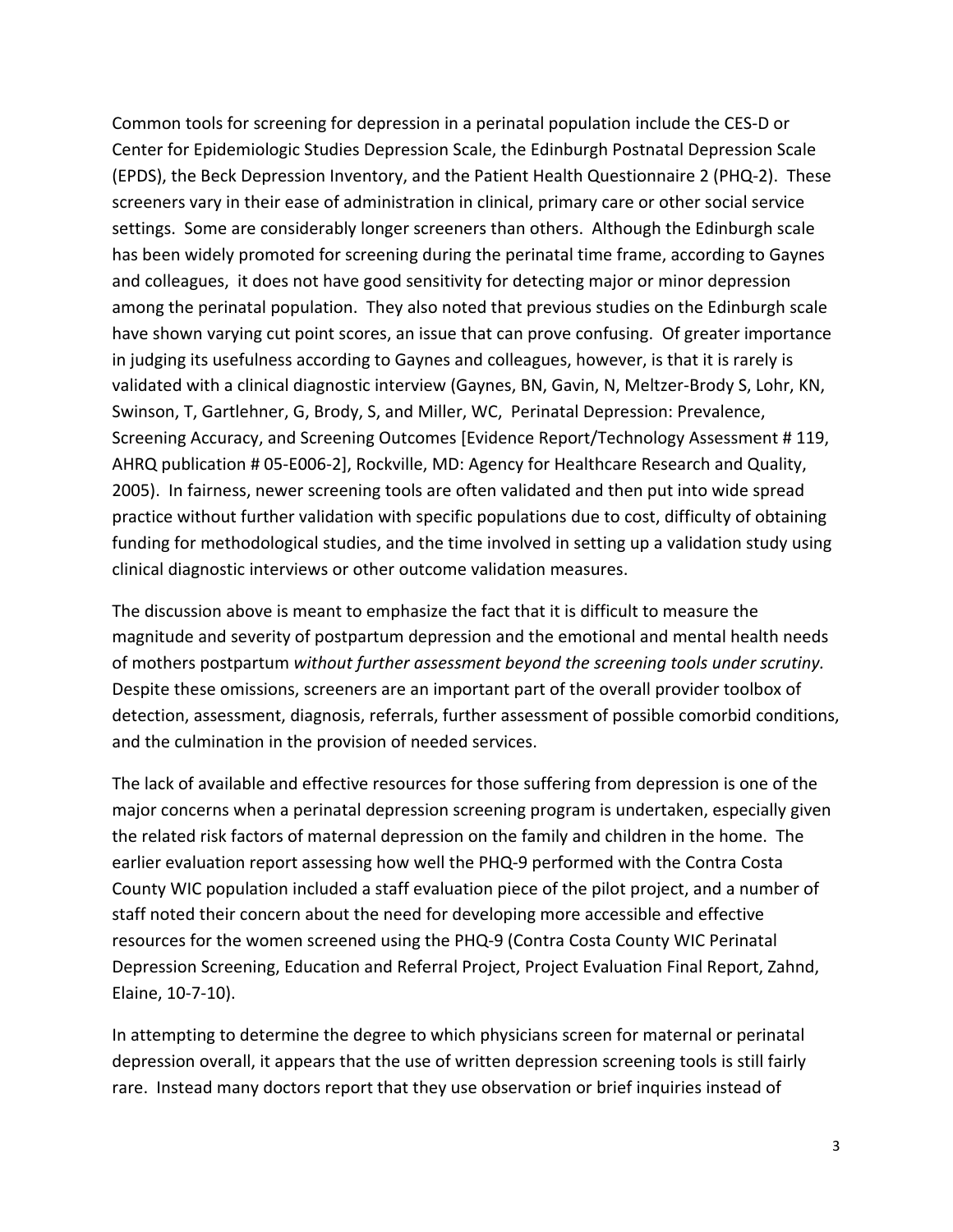written tools during patient visits; this is especially true during child wellness visits (National Research Council and Institute of Medicine of the National Academy of Sciences, Depression in Parents, Parenting, and Children: Opportunities to Improve Identification, Treatment and Prevention, 2010, www.nap.edu/catalog/12565.html).

#### *Patient Health Questionnaire (PHQ) Validation Studies*

The literature on screening for postpartum depression has emerged largely from population studies rather than clinical trials. An early meta‐analysis of screening studies shows an average rate of about 13% for postpartum depression overall (O'Hara and Swain, 1996). The rate is higher for women with a history of depression. Factors increasing risk for perinatal depression include being a single parent (of which the WIC population has a fair percentage), unplanned pregnancies, lack of social support and poor financial resources (National Academy of Sciences, ibid, p. 189). A recent PRAMS CDC study in 17 states showed a range of self-reported postpartum depression from 12 to 20% (Pregnancy Risk Assessment Monitoring System Working Group and the Centers for Disease Control and Prevention Pregnancy Risk Assessment Monitoring System Team, 2008). Gaynes et al. meta‐analysis found 30 studies providing mainly point prevalence rates of perinatal depression; the range for *major depression* during the perinatal period was from 3.1% to 4.9% during various pregnancy periods, and from 1.0% to 5.9% at various times during the  $1<sup>st</sup>$  postpartum year. For minor and major depression combined the range was 8.5%‐11% during different times during pregnancy and from 6.5% to 12.9% during varying times for the  $1<sup>st</sup>$  postpartum year. Confidence intervals were wide, so there is still a great deal of uncertainty (Gaynes, BN, Gavin, N, Meltzer‐Brody S, Lohr, KN, Swinson, T, Gartlehner, G, Brody, S, and Miller, WC, Perinatal Depression: Prevalence, Screening Accuracy, and Screening Outcomes [Evidence Report/Technology Assessment # 119, AHRQ publication # 05‐E006‐2], Rockville, MD: Agency for Healthcare Research and Quality, 2005).

The carefully designed Gaynes et al. meta‐analysis also posed the question: *What is the accuracy of different screening tools for detecting depression during pregnancy and the postpartum period?* However, no versions of the PHQ were included, mainly because they conducted a systematic review with a high quality level of inclusion and exclusion criteria, and thus out of an original search identifying 846 studies, only 109 were pulled for final review, and of those on 23 studies remained in the review for this issue. They focused on sensitivity and specificity of the screening tools (sensitivity = proportion of patients with a condition/disease (in this case, depression) who test positive or "true positives"; specificity = proportion of patients without the condition/disease who test negative or "true negatives". However, when they addressed the question in detail, they reported only 10 studies that reported test characteristics of English‐language screeners. These 10 had fair to good quality but external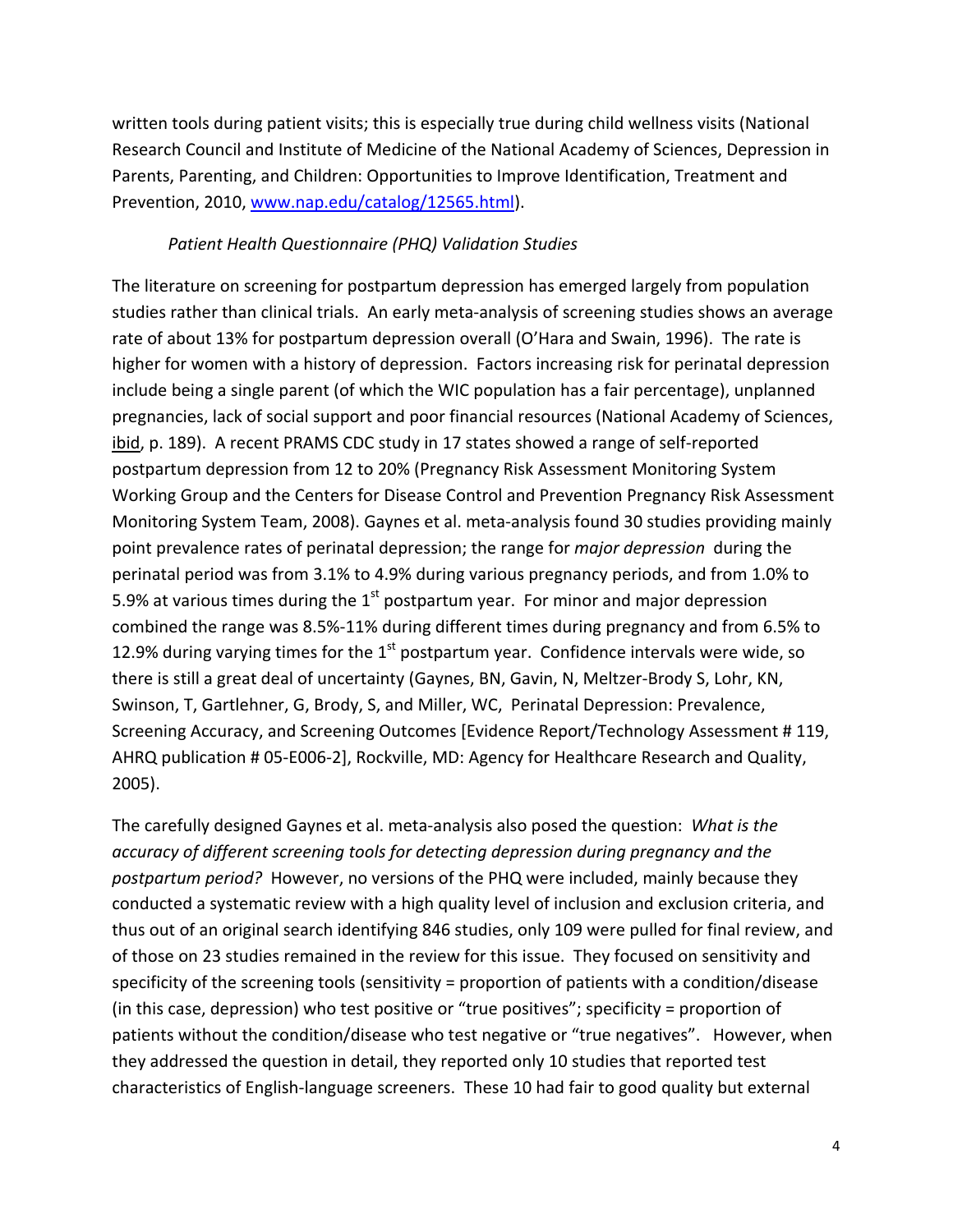validity, a recurrent problem, was poor to fair. The study populations were almost entirely white, a major limitation. There were also few depressed patients that made it impossible for them to identify ideal cut off points. One study using the Edinburgh Postnatal Depression Scale (EPDS) only had 6 patients with major depression, and 14 with either major or minor depression. Specificity was good (.72 to .95) but sensitivity was poor (.57 to .71). As the authors noted:

*For postpartum depression, also, the small number of depressed patients involved in the studies precluded identifying an optimum screener or optimum threshold for screening (Gaynes et al., Ibid. p. 4).*

In conclusion, the authors note that the imprecision among all the study screening instruments they reviewed for major depression (Beck Depression Inventory [BDI], Postpartum Depression Screening Scale [PDSS], and Edinburgh [EPDS] meant they could not say the sensitivity estimates among the different tools were different. They noted that providers need to determine if falsely missing depression is worse than falsely identifying it. The findings for major or minor depression showed high specificity but low sensitivity, so much so that they could not determine if one screener or cutoff performed differently than any of the others. With only 15 studies for addressing whether screening leads to improved patient outcomes, of which only 11 were judged of fair quality, their main concern was the lack of racial/ethnic diversity in the samples and the lack of power to demonstrate statistically significant differences. Basically, the research on screener performance and on improved outcomes is still very much in its infancy.

Turning to the PHQ‐4 validation studies specifically, one article should be highlighted. This article describes the initial validation study of the newly‐constructed PHQ‐4 (Kroenke MD, Kurt, Spitzer MD, Robert L, Williams DSW, Janet BW, and Lowe MD, PhD, Bernd, An Ultra‐Brief Screening Scale for Anxiety and Depression: The PHQ‐4, Psychosomatics, 50:6:613‐621, Nov‐ Dec 2009). The authors sought to test an extremely brief screener for utilization in clinical and primary care settings. They combined two validated brief screeners for anxiety and depression drawing from the Patient Health Questionnaire consisting of 9 questions (PHQ‐9), and the Generalized Anxiety Disorder 7 scale (GAD-7). From the PHQ-9, they used the PHQ-2, a twoitem measure that includes the core criteria for depression. Drawing from the GAD‐7, they utilized the shorter two item measure for anxiety (GAD‐2). Both the PHQ‐2 and the GAD‐2 have been shown to be excellent screeners, using a cut point of 3 or greater on the PHQ‐2 scale (sensitivity of 83%; specificity 90%) for major depression disorders, and the same cut point on the GAD‐2 (88% sensitivity for generalized anxiety disorder; specificity 81‐83% for four disorders, specifically generalized anxiety, panic, social anxiety, and posttraumatic stress disorders). The new 4 item (PHQ‐4) was compared with longer depression and anxiety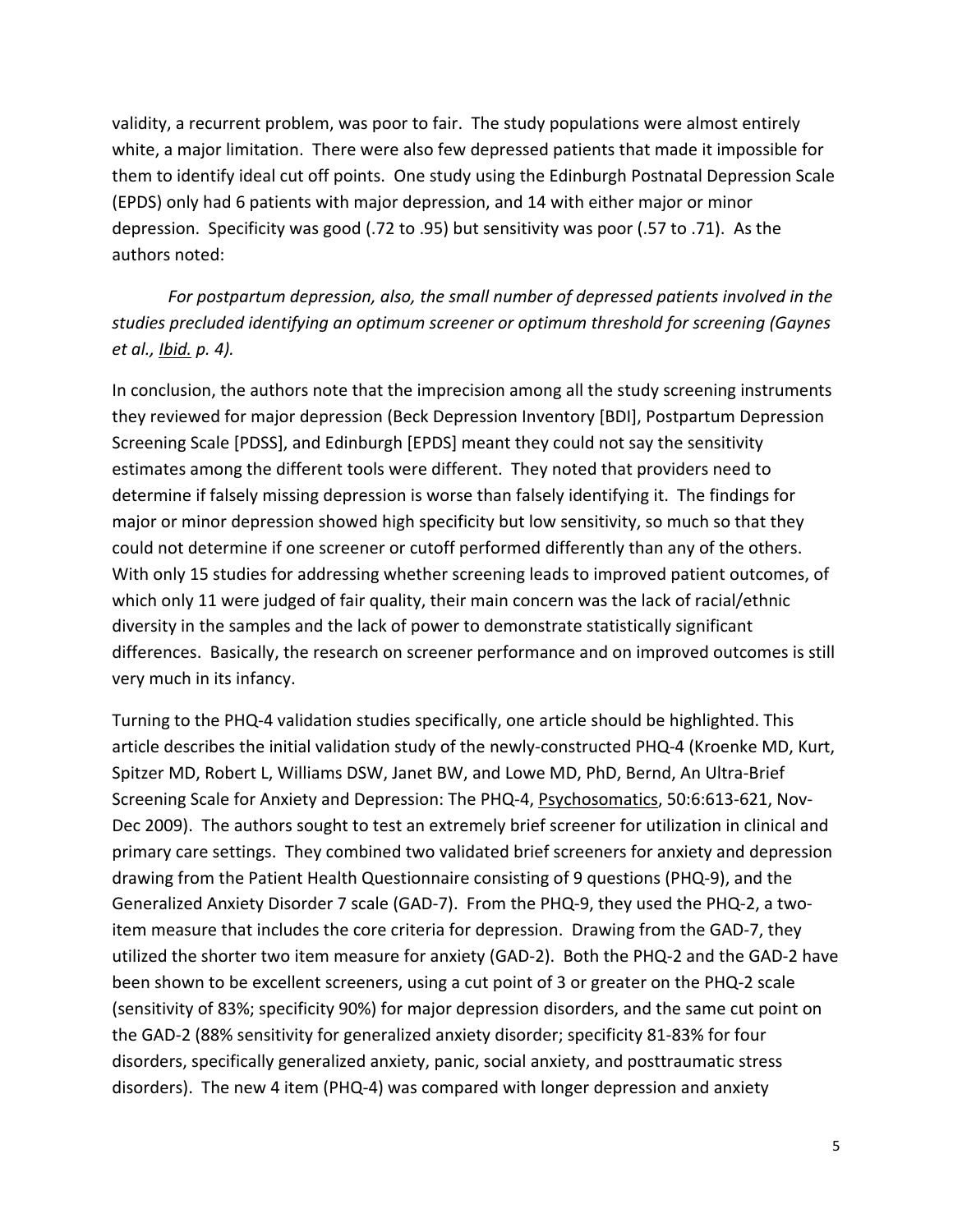measures to determine construct validity; they used the Medical Outcomes Study short‐form general health survey (SF‐20), a measure of health functioning as well using number of doctor visits and disability days during the previous 3 months. They also drew a random sample of 965 subjects and had health professionals conduct blinded DSM‐IV telephone interviews to determine independent diagnoses. The results confirmed that depression and anxiety explained 84% of the total variance, and that an increase in PHQ‐4 scores was strongly associated with functional impairment, and days of disability or days of healthcare. They concluded that the PHQ‐4 was a valid screening instrument for detecting both anxiety and depression disorders.

Below is a presentation of the sample population for the PHQ‐4 validation study and how it compares with the WIC population:

*Sample Population:* 2149 patients from 15 primary care sites in 12 different states in the U.S. The 15 primary care sites included 13 family practice sites and two internal medicine sites. Mean age 47.2 years (range 18‐95); 66% female, 81% non‐Hispanic white, 8% African American, 8% Hispanic; 7% < high school; 31% HS graduates; 62% some college; 64% married.

*WIC Population for Contra Costa County Depression Project:* Differences include gender (WIC 100% female), race/ethnicity (WIC sample is more diverse with larger populations of Hispanic and African American females), pregnant or with a child under 5 years or an infant under 12 months (a younger population), low income (below 185% of FPL guidelines).

Of note, since this initial validation study on the PHQ‐4 was designed to demonstrate its validity and utility with all primary care populations, it is understandable that it would not focus on a population like WIC. Earlier work in the development of the PHQ‐2 and PHQ‐4 utilized a large sample of patients in primary care clinics (C. Spitzer RL, Kronenke K, Williams JBW. Patient Health Questionnaire Study Group. Validity and Utility of a self‐report version of PRIME‐MED Study. JAMA 1999; 283:1737‐44 [PubMed])

*Sample Population:* 3000 patients in 8 primary care clinics.

(D. Spitzer, RL, Williams JBW, Kroenke K, et al. Validity and utility of the Patient Health Questionnaire in assessment of 3000 obstetric‐gynecology PRIME‐MD Patient Health Questionnaire Obstetrics‐Gynecology Study. Am J Obstet Gynecol. 2000; 183:759‐69 [PubMed])

Most investigation of the PHQ has focused on the PHQ‐9; the PHQ‐4 is relatively new in comparison, however, the work validating the PHQ‐9 is of relevance. The following study is widely regarded as the main validation study on the PHQ-9 demonstrating the reliability, construct and procedural validity for depression disorders. (Kroneke K, Spitzer RL, Williams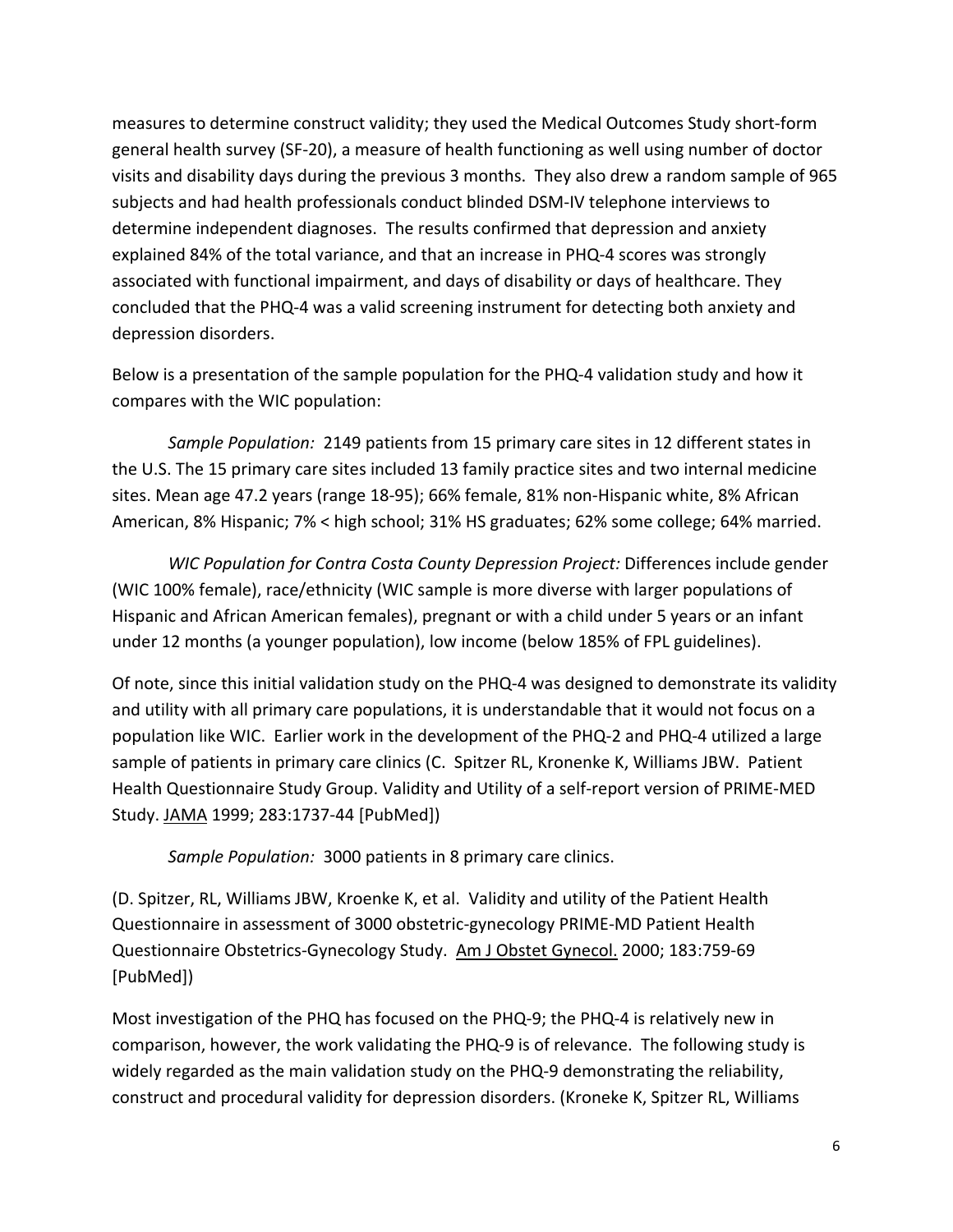JDW: The PHQ 9: validity of a brief depression severity measure. J Gen Intern Med 2001; 16:606‐613). The sample population included a large number of patients from seven obestric‐ gynecological health clinics, providing some solid support of the usefulness of the PHQ‐9 with women of reproductive ages; however it was not specifically focused on a perinatal population. The population drawn from the ob‐gyn clinic sites more closely mirrored the WIC population than other studies in that besides being entirely women, they were younger group of reproductive age, more were Latina or Hispanic, they had a lower average education and less medical comorbidity compared to the primary care clinic sample. In addition, before seeing the physician, all patients completed the SF‐20 and the PHQ and estimated the number of doctor visits and disability days they had experienced in the previous 3 months. The internal reliability of the PHQ‐9 was excellent (Cronbach alpha of 0.89) and test‐retest reliability was also excellent. This validation study had a relatively young, disproportionately female sample. Data from the two related studies with 6000 patients provided strong evidence for the validity of the PHQ‐9 as a brief depression screener. They also noted the need for more longitudinal studies since this was cross‐sectional.

*Sample Population:* 6000 patients in 8 primary care clinics and 7 obstetrics‐gynecology clinics.

In summary, as shown by the lack of validation studies of the PHQ‐4 with perinatal populations, there is a need for further validation studies. Recommendations concerning the usefulness of the screener will follow the  $2<sup>nd</sup>$  component of this report.

**II. Conduct a small validation study with WIC clients comparing outcomes for the PHQ‐9 and** PHQ-4 to see if consistent findings for the WIC population. WIC staff ask clients to complete PHQ-9 and PHQ-4 at the same visit (randomize which comes first), and score results for a **minimum of 50 clients in English and Spanish. Analyze results to determine risk levels using the new shorter screener and how it compares to the longer PHQ‐9 screener. Summarize results and make recommendations about usefulness of the PHQ‐4 for the WIC population.**

In late November, an effort began to administer the PHQ‐4, a shorter screener than the PHQ‐9 at WIC sites countywide. The PHQ‐9 had been used at WIC sites since the pilot project, "Contra Costa County Women Infants & Children (WIC) Perinatal Depression Screening, Education and Referral Project", began in May of 2010. The purpose of the PHQ‐4 project was to determine how well the shorter screener worked in comparison to the PHQ‐9. If the PHQ‐4 had comparable results, it meant that WIC staff could consider the adoption of the shorter PHQ depression screener. This project collected data on the PHQ‐9 and the PHQ‐4 risk level results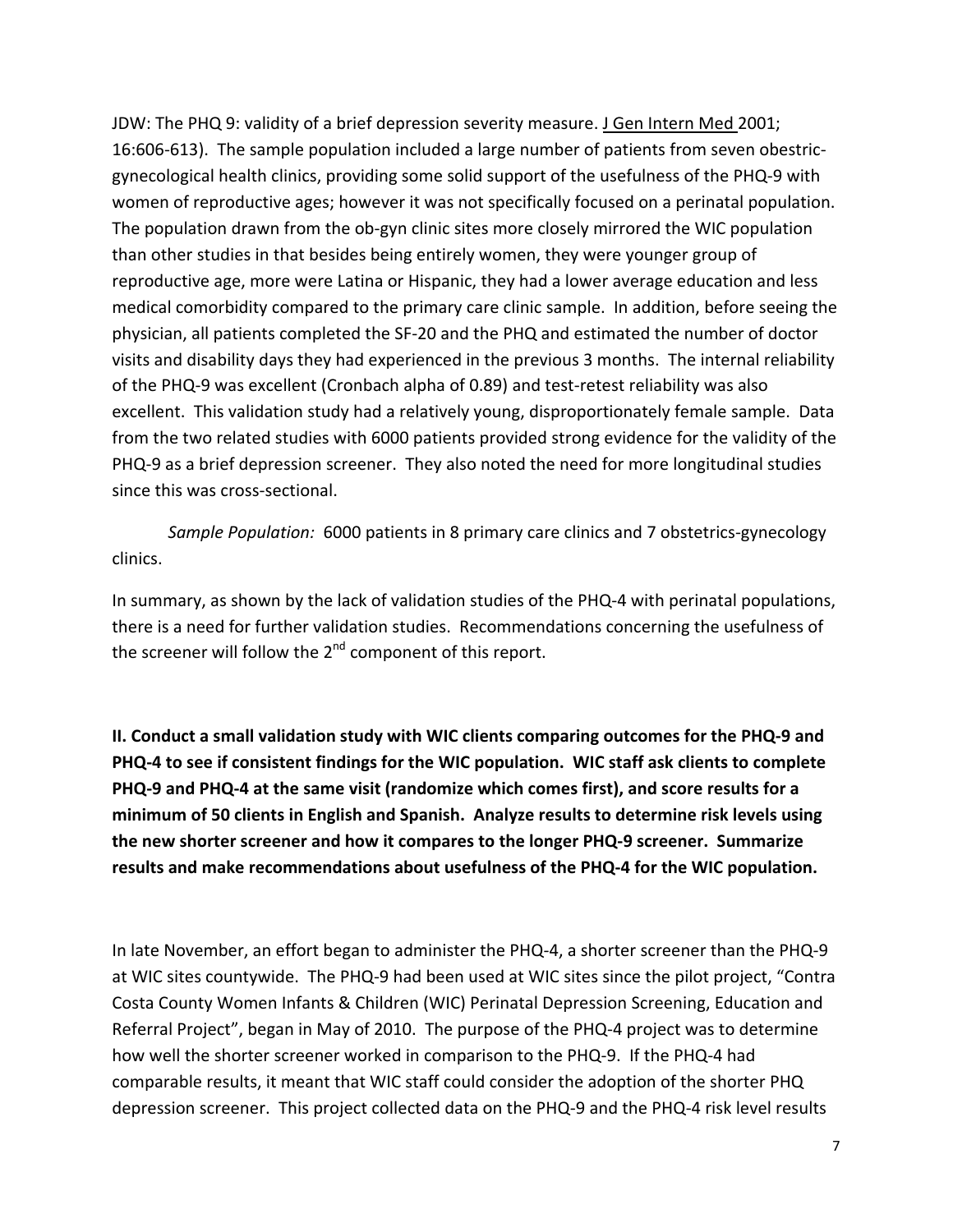for the WIC population at all four WIC sites: Richmond, Pittsburg, Brentwood and Concord. The PHQ‐4 combines two questions from the PHQ‐9 on depression, and two questions from the GAD‐7 on anxiety. Specifically, for the PHQ‐4, each WIC client is asked:

*Over the last 2 weeks, how often have you been bothered by the following problems?*

- *1. Feeling nervous, anxious or on edge (anxiety)*
- *2. Not being able to stop or control worrying (anxiety)*
- *3. Little interest or pleasure in doing things (depression)*
- *4. Feeling down, depressed or hopeless (depression)*

While the design called for a small comparison study of 50 clients who were administered both the PHQ‐4 and PHQ‐9, the WIC staff administered the PHQ‐4 to a total of 1379 WIC clients between December 1, 2010 and December 20, 2010.

At the same time that the WIC client filled out a PHQ‐4 screener, they also completed a PHQ‐9 screener. Although the PHQ‐9 has five rather than the four risk levels that exist for the PHQ‐4, two similar PHQ‐9 risk levels, specifically "moderately severe depression" (15‐19) and "severe depression" (20‐27) were combined in order to match the risk level categories for the PHQ‐4 for this comparative analysis. Scoring for the two screener risk levels is shown on Table 1 below:

| <b>TABLE 1</b>                     |                |          |  |  |  |  |  |
|------------------------------------|----------------|----------|--|--|--|--|--|
| <b>SCORING FOR PHQ-9 AND PHQ-4</b> |                |          |  |  |  |  |  |
| PHQ-9<br>PHQ-4                     |                |          |  |  |  |  |  |
| <b>Risk Level</b>                  | <b>Scoring</b> |          |  |  |  |  |  |
| None-                              |                |          |  |  |  |  |  |
| <b>Minimal</b>                     | $0 - 4$        | $0 - 2$  |  |  |  |  |  |
| <b>Mild</b>                        | $5-9$          | $3 - 5$  |  |  |  |  |  |
| <b>Moderate</b>                    | $10 - 14$      | $6 - 8$  |  |  |  |  |  |
| <b>Severe</b>                      | 15-27          | $9 - 12$ |  |  |  |  |  |

Table 2 through Table 5 findings are presented below to illustrate the outcomes per site for the four risk levels of the PHQ‐4 for all four county WIC sites:

| <b>TABLE 2</b>   |         |                                        |       |          |              |  |  |
|------------------|---------|----------------------------------------|-------|----------|--------------|--|--|
| <b>BRENTWOOD</b> |         | <b>PHQ-4 Depressive Severity Score</b> |       |          |              |  |  |
| <b>Scoring</b>   | $0 - 2$ | $3 - 5$                                | $6-8$ | $9 - 12$ | <b>TOTAL</b> |  |  |
| <b>Total WIC</b> |         |                                        |       |          |              |  |  |
| Clients          | 174     | 22                                     |       | 6        | 209          |  |  |
| Percentage       | 83%     | 11%                                    | 3%    | 3%       | 100%         |  |  |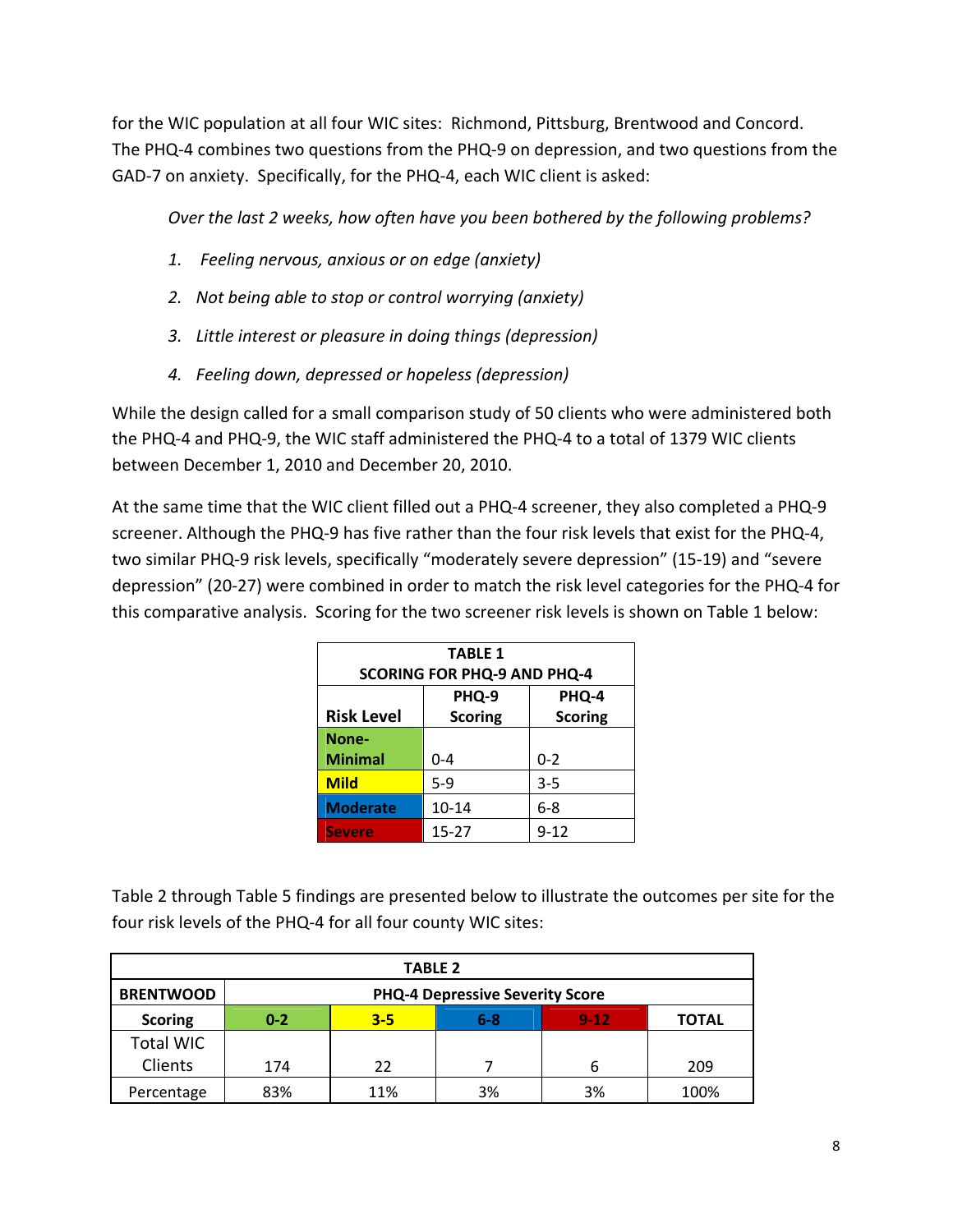| <b>TABLE 3</b>   |                                        |         |         |          |              |  |  |
|------------------|----------------------------------------|---------|---------|----------|--------------|--|--|
| <b>CONCORD</b>   | <b>PHQ-4 Depressive Severity Score</b> |         |         |          |              |  |  |
| <b>Scoring</b>   | $0 - 2$                                | $3 - 5$ | $6 - 8$ | $9 - 12$ | <b>TOTAL</b> |  |  |
| <b>Total WIC</b> |                                        |         |         |          |              |  |  |
| Clients          | 315                                    | 35      | 19      |          | 376          |  |  |
| Percentage       | 84%                                    | 9%      | 5%      | 2%       | 100%         |  |  |

| <b>TABLE 4</b>   |                                        |                                            |    |    |      |  |  |
|------------------|----------------------------------------|--------------------------------------------|----|----|------|--|--|
| <b>PITTSBURG</b> | <b>PHQ-4 Depressive Severity Score</b> |                                            |    |    |      |  |  |
| <b>Scoring</b>   | $0 - 2$                                | $9 - 12$<br>$3 - 5$<br>6-8<br><b>TOTAL</b> |    |    |      |  |  |
| <b>Total WIC</b> |                                        |                                            |    |    |      |  |  |
| Clients          | 421                                    | 57                                         | 27 | 8  | 513  |  |  |
| Percentage       | 82%                                    | 11%                                        | 5% | 2% | 100% |  |  |

| <b>TABLE 5</b>   |                                        |         |     |          |              |  |  |
|------------------|----------------------------------------|---------|-----|----------|--------------|--|--|
| <b>RICHMOND</b>  | <b>PHQ-4 Depressive Severity Score</b> |         |     |          |              |  |  |
| <b>Scoring</b>   | $0 - 2$                                | $3 - 5$ | 6-8 | $9 - 12$ | <b>TOTAL</b> |  |  |
| <b>Total WIC</b> |                                        |         |     |          |              |  |  |
| Clients          | 248                                    | 36      | 10  |          | 301          |  |  |
| Percentage       | 82%                                    | 12%     | 3%  | 2%       | 100%         |  |  |

As shown in the four site‐based tables above, there were 209 WIC clients at Brentwood, 376 WIC clients at Concord, 513 WIC clients at Pittsburg, and 301 WIC clients at Richmond who were administered the PHQ‐4 during the month of December 2010.

There are only small differences in the range of scores by risk category by site, indicating that the instrument performs equally well across county sites despite being administered at different geographic sites with somewhat different populations. Thus, the findings demonstrate good comparability across the sites despite the different racial/ethnic and other demographic characteristics that exist for each of the four regions. As Tables 2‐5 show, the range for "no or minimal risk" of depressive symptoms is from 82% to 84%. Similarly, "mild risk" ranges from only 9% to 12% among the sites, "moderate risk" ranges from 3% to 5%, and "severe risk" ranges from 2% to 3%. These results indicate that the PHQ‐4 does not vary by regional administration.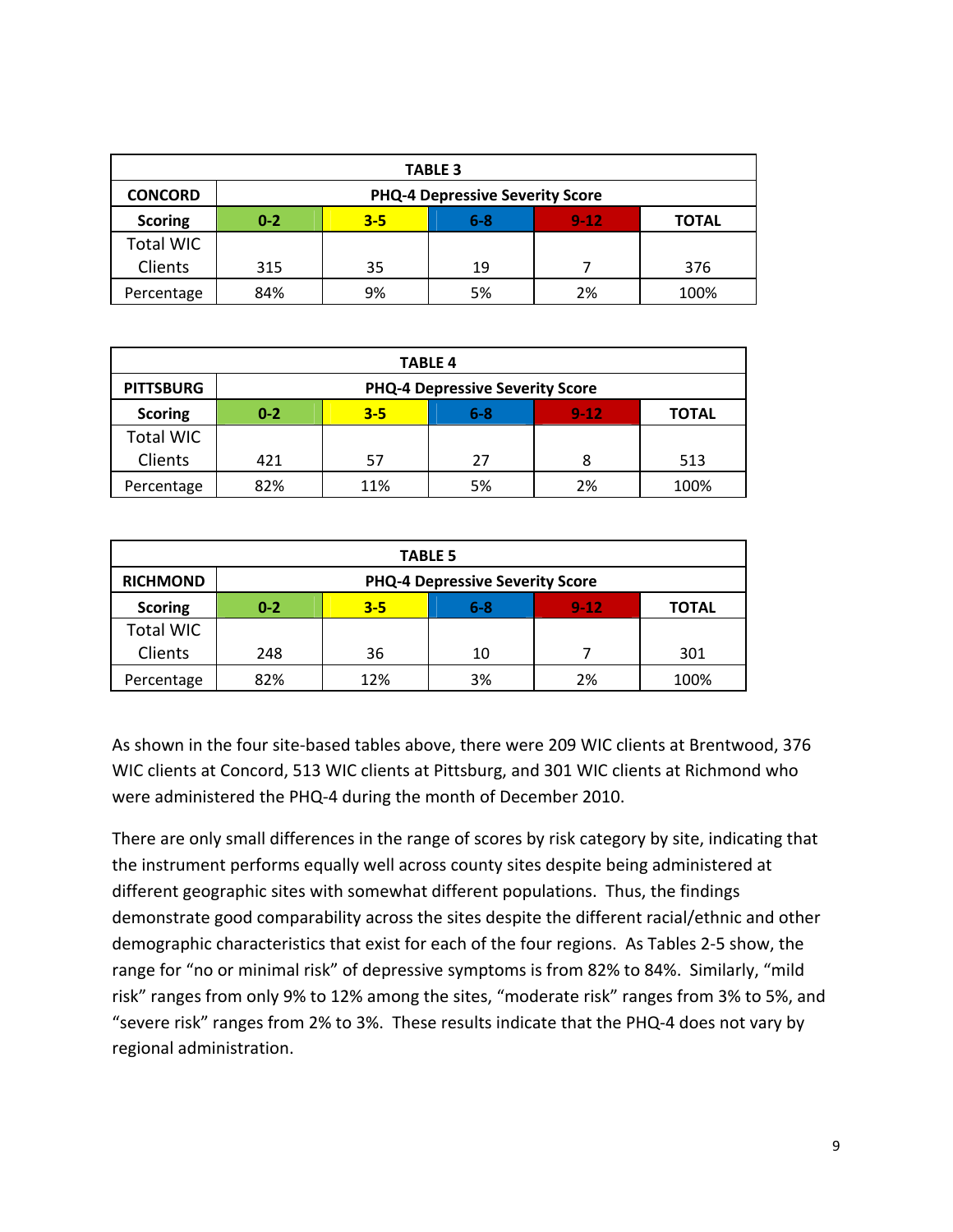As shown in Table 6 below, the results for the WIC‐administered PHQ‐4 reveals that of a total of 1399 WIC clients, 83% of the WIC clients had "no or minimal" risk of depression, 11% screened in at the "mild" level, 5% at the "moderate" level, and 2% at the "severe" level.

| <b>TABLE 6</b>                           |                                                                |         |                 |               |              |  |  |
|------------------------------------------|----------------------------------------------------------------|---------|-----------------|---------------|--------------|--|--|
| <b>WIC CLIENTS</b><br><b>ALL 4 SITES</b> | PHQ-4 Depressive Severity Scores for WIC Sites - December 2010 |         |                 |               |              |  |  |
| <b>Scoring</b>                           | $0 - 2$                                                        | $3 - 5$ | $6 - 8$         | $9 - 12$      | <b>TOTAL</b> |  |  |
| <b>Risk Level</b>                        | None/Minimal                                                   | Mild    | <b>Moderate</b> | <b>Severe</b> |              |  |  |
| <b>Total</b>                             | 1158                                                           | 150     | 63              | 28            | 1399         |  |  |
| Percentage                               | 83%                                                            | 11%     | 5%              | 2%            | 100%         |  |  |

For comparison purposes, at the same WIC visit, each client was also administered the PHQ‐9. Staff randomized the two screeners so that some clients initially completed the PHQ‐4 followed by the PHQ‐9, while other clients initially completed the PHQ‐9 followed by the PHQ‐4. We randomized the administration of the two separate screeners in order to minimize order bias. We then compared scores with the results for the PHQ-9 by site. Because the PHQ-9 was the standard screener given to WIC clients since May 2010, over the month, some women only turned in the PHQ‐9 rather than both screeners. Thus 165 clients did not have data for both surveys, but only turned in one. Table 7 shows the results for all 1564 WIC clients who returned a PHQ‐9 survey:

| <b>TABLE 7</b>                                                               |              |       |                 |                |              |  |  |  |
|------------------------------------------------------------------------------|--------------|-------|-----------------|----------------|--------------|--|--|--|
|                                                                              |              |       |                 |                |              |  |  |  |
| PHQ-9 Depressive Severity Scores for WIC Sites - December 2010               |              |       |                 |                |              |  |  |  |
| $5-9$<br>$15 - 27$<br>$10 - 14$<br><b>SCORING</b><br>$0 - 4$<br><b>Total</b> |              |       |                 |                |              |  |  |  |
| <b>RISK LEVEL</b>                                                            | None/Minimal | Mild  | <b>Moderate</b> | <b>Severe</b>  | N            |  |  |  |
|                                                                              |              |       |                 |                |              |  |  |  |
| <b>BRENTWOOD WIC Clients</b>                                                 | 167          | 33    | 17              | $\overline{7}$ | 224          |  |  |  |
| Percent                                                                      | 75%          | 15%   | 8%              | 3%             | 224          |  |  |  |
|                                                                              |              |       |                 |                |              |  |  |  |
| <b>CONCORD WIC Clients</b>                                                   | 313          | 62    | 18              | 12             | 405          |  |  |  |
| Percent                                                                      | 77%          | 15%   | 4%              | 3%             | 405          |  |  |  |
|                                                                              |              |       |                 |                |              |  |  |  |
| <b>PITTSBURG WIC Clients</b>                                                 | 452          | 73    | 32              | 19             | 576          |  |  |  |
| Percent                                                                      | 78%          | 13%   | 6%              | 3%             | 576          |  |  |  |
|                                                                              |              |       |                 |                |              |  |  |  |
| <b>RICHMOND WIC Clients</b>                                                  | 296          | 39    | 18              | 6              | 359          |  |  |  |
| Percent                                                                      | 82%          | 11%   | 5%              | 2%             | 359          |  |  |  |
|                                                                              |              |       |                 |                |              |  |  |  |
| <b>ALL WIC CLIENTS</b>                                                       | $0 - 4$      | $5-9$ | 10-14           | $15 - 27$      | <b>TOTAL</b> |  |  |  |
| <b>Total</b>                                                                 | 1228         | 207   | 85              | 44             | 1564         |  |  |  |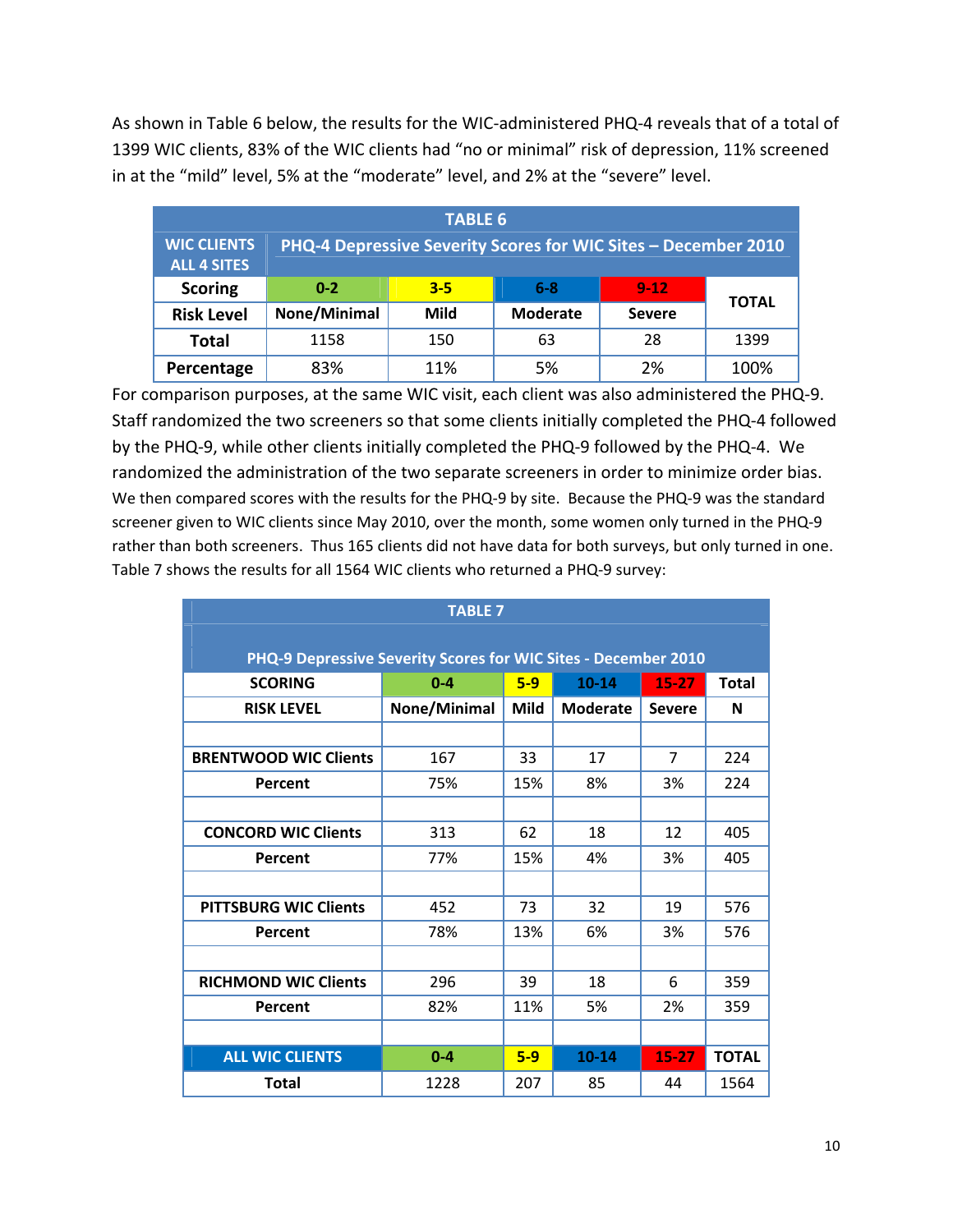| <b>BAHA</b> | <br>770 | , U | 70- ل | ~~<br>71 |  |
|-------------|---------|-----|-------|----------|--|
|             |         |     |       |          |  |

The next set of tables demonstrates the level of compatibility between the PHQ‐4 and PHQ‐9 among the sample WIC population.

We begin by viewing the PHQ-4 and PHQ-9 risk levels by geographic WIC site. The data is presented by percentage for each risk level with total numbers completing each of the screeners as well. Of note, these tables only give a broad picture of how well each screener performed at each site. They cannot be directly compared, since these tables include a number of WIC clients who *only* answered one screener. The comparisons for the women who completed *both screeners* will be presented after this set of tables. The results comparing the all of the women who completed either one or both of the screeners are displayed on Tables 8‐11:

| Table 8          |                                |     |    |          |         |  |  |  |
|------------------|--------------------------------|-----|----|----------|---------|--|--|--|
| <b>BRENTWOOD</b> | None-Minimal   Mild   Moderate |     |    | Severity | I TOTAL |  |  |  |
| PHO-4            | 83%                            | 11% | 3% | 3%       | 209     |  |  |  |
| PHQ-9            | 75%                            | 15% | 8% | 3%       | 224     |  |  |  |

| Table 9        |                                           |     |    |    |       |  |  |  |
|----------------|-------------------------------------------|-----|----|----|-------|--|--|--|
| <b>CONCORD</b> | None-Minimal   Mild   Moderate   Severity |     |    |    | TOTAL |  |  |  |
| PHQ-4          | 84%                                       | 9%  | 5% | 2% | 376   |  |  |  |
| PHQ-9          | 77%                                       | 15% | 4% | 3% | 405   |  |  |  |

| Table 10         |              |     |               |          |              |  |  |  |
|------------------|--------------|-----|---------------|----------|--------------|--|--|--|
| <b>PITTSBURG</b> | None-Minimal |     | Mild Moderate | Severity | <b>TOTAL</b> |  |  |  |
| PHQ-4            | 85%          | 12% | 5%            | 2%       | 493          |  |  |  |
| PHQ-9            | 78%          | 13% | 6%            | 3%       | 576          |  |  |  |

| Table 11        |              |     |                                    |    |     |  |  |  |
|-----------------|--------------|-----|------------------------------------|----|-----|--|--|--|
| <b>RICHMOND</b> | None-Minimal |     | Mild   Moderate   Severity   TOTAL |    |     |  |  |  |
| PHO-4           | 82%          | 12% | 3%                                 | 2% | 301 |  |  |  |
| PHO-9           | 82%          | 11% | 5%                                 | 2% | 359 |  |  |  |

| Table 12 |                                                                    |     |    |    |      |  |  |
|----------|--------------------------------------------------------------------|-----|----|----|------|--|--|
|          | <b>AVERAGE</b>   None-Minimal   Mild   Moderate   Severity   TOTAL |     |    |    |      |  |  |
| PHO-4    | 84%                                                                | 11% | 5% | 2% | 1379 |  |  |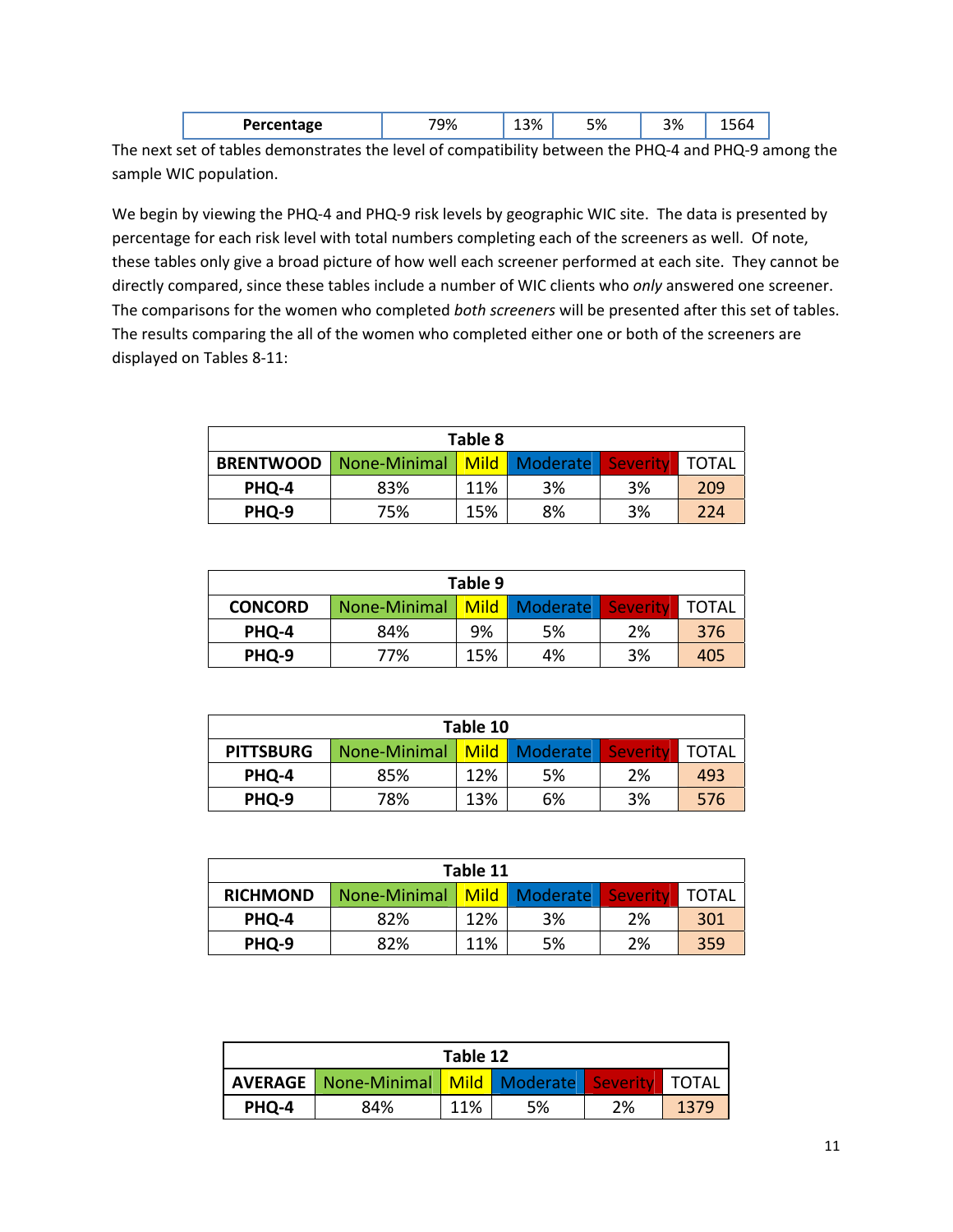| <b>-</b><br>$  -$<br>. | <b>PHQ-9</b> | 'Q% | $\mathcal{L}_{\mathcal{A}}$ | .<br>%د | १% |  |
|------------------------|--------------|-----|-----------------------------|---------|----|--|
|------------------------|--------------|-----|-----------------------------|---------|----|--|

Across the four geographic sites, the percentages for "none‐minimal" range from 75%‐82% for the PHQ‐ 9 and from 82%‐85% for the PHQ‐4. Table 12 above presents the average for the four sites. The PHQ‐4 shows 18% of the women screening in for "mild to severe" depression or anxiety, while the PHQ‐9 shows 21% of the women screening in for "mild to severe" depression (Note: the PHQ‐9 screens for depression, while the PHQ‐4 screens for depression or anxiety). Overall, the two screeners appear to have good comparability with approximately 3% of those screening in on the PHQ-9 being missed by the shorter screener.

#### *Comparability of the PHQ‐4 and PHQ‐9*

To measure how well each screener performed for the same group of women, we focused on a smaller, yet still sizable, sample of women from the total (N=1564) who completed *both of the screeners* (N=1389). We analyzed the degree to which the two screeners showed women screening at the same risk levels. We also separated out the women who did not have comparable screening results if the reason for the difference was due to the fact that they screened in on the PHQ‐4 for "anxiety" (see Table 13). Since the PHQ‐9 does not screen for anxiety while the PHQ‐4 does, it was important to separate out this group. However, since one goal of the past year WIC project was to include "anxiety" as an important component of their mental health screener, it is useful to show the additional number of women who are identified by the PHQ‐4 for anxiety, yet who are *not* identified by the PHQ‐9. Table 13 displays the results by site and across all sites.

| Table 13<br><b>WIC Clients by Site and Across All Sites</b><br><b>Comparability of the PHQ-4 and PHQ-9</b> |            |     |                |    |              |     |                          |      |
|------------------------------------------------------------------------------------------------------------|------------|-----|----------------|----|--------------|-----|--------------------------|------|
|                                                                                                            |            |     | Incompatible   |    |              |     |                          |      |
| <b>Site</b>                                                                                                | Compatible |     | due to anxiety |    | Incompatible |     | <b>TOTAL WIC Clients</b> |      |
|                                                                                                            | N          | ℅   | N              | %  | N            | ℅   | N                        | %    |
| <b>Brentwood</b>                                                                                           | 155        | 82% | 3              | 2% | 31           | 16% | 189                      | 100% |
| Concord                                                                                                    | 308        | 82% | 17             | 6% | 50           | 12% | 375                      | 100% |
| Pittsburg                                                                                                  | 462        | 85% | 27             | 5% | 55           | 10% | 544                      | 100% |
| <b>Richmond</b>                                                                                            | 236        | 84% | 14             | 5% | 31           | 11% | 281                      | 100% |
|                                                                                                            |            |     |                |    |              |     |                          |      |
| <b>TOTAL</b>                                                                                               | 1161       | 84% | 61             | 4% | 167          | 12% | 1389                     | 100% |

Findings indicate that the two screeners have very good to excellent comparability. The comparable range for the PHQ‐4 and PHQ‐9 placing women in the same risk level categories is 84% with a range from 82% to 85%. Table 13 also indicates that 4% of women who screened in on the PHQ‐4 for "anxiety" would be missed if the only screener was the PHQ‐9. Overall 12% of the screeners proved to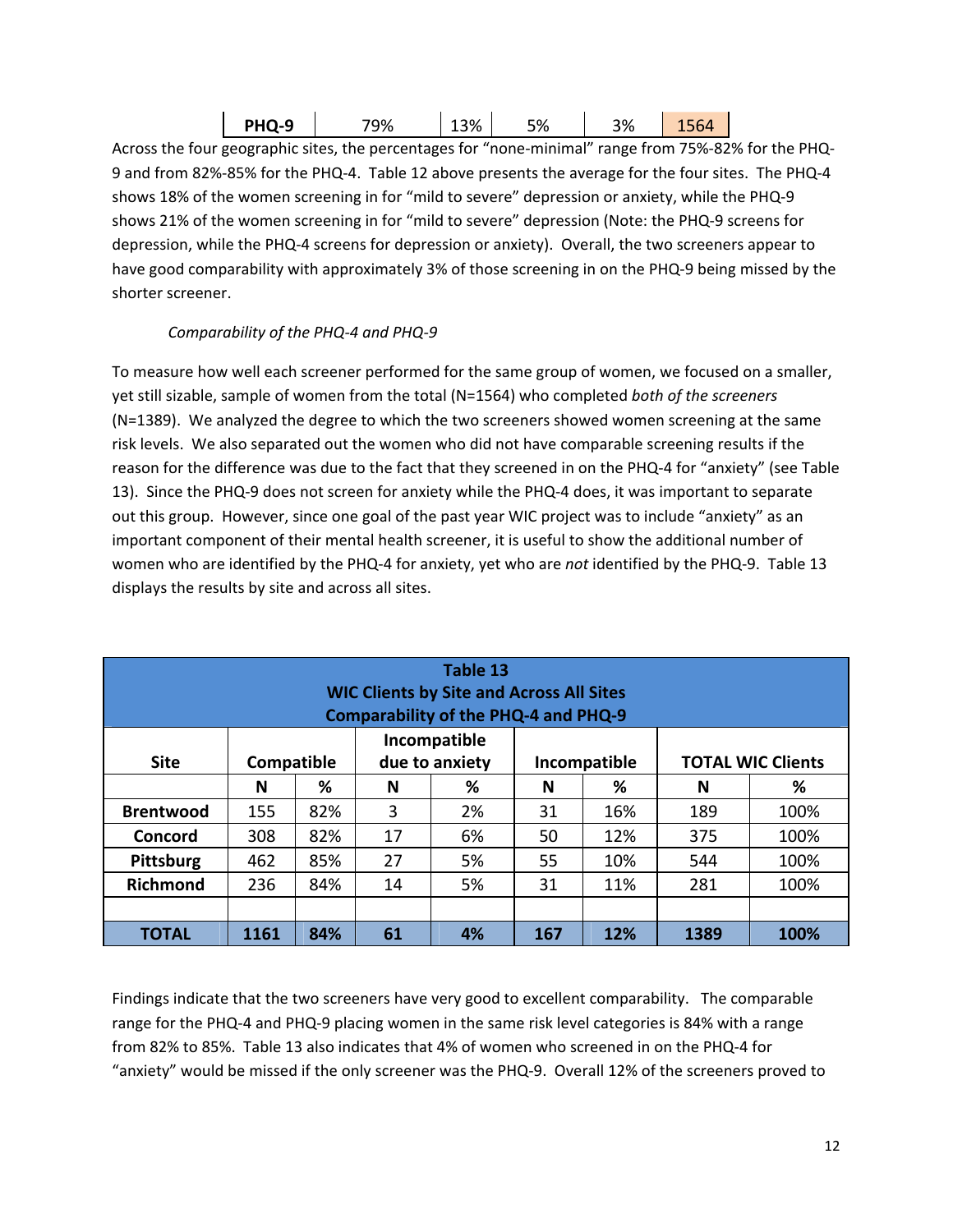be incompatible, with a range from 10-16%. Of note, these are fairly small numbers by site, and may vary if further comparisons were conducted over a longer period of time with larger numbers.

The main task of this latter component for this report was to compare the two screeners to see how consistent the findings were for the two populations, and to provide some guidance and recommendations about using the PHQ‐4 with the WIC population.

#### **Summary and Recommendations**

Overall, both the PHQ‐4 and PHQ‐9 screeners worked as intended, and are useful in selecting out those at-risk women in need of referrals, brief interventions and other supportive emotional or mental health services. The PHQ-4 only contains four questions, two on anxiety and two on depression, and qualifies as an ultra‐short screener. This quality is of benefit in a busy WIC environment.

In summary, given this limited analysis, the findings on the comparability of the two instruments indicate that the PHQ‐4 will work as well as the PHQ‐9 with this specific WIC population. It is difficult to ascertain what the specificity and sensitivity of the PHQ‐4 is with the WIC perinatal population without a larger, more in‐depth, well‐designed study that follows women who are screened for emotional health issues and includes outcome measures.

As the literature review demonstrates, the validation of all mental health screeners for perinatal populations is still in its infancy. The major problems with the validation studies conducted to date are:

- 1. Lack of sufficient sample size (Of note, the WIC sample in CC County is quite large)
- 2. Lack of diverse racial/ethnic groups in the samples (While not included in the data collected for the WIC sample for this small analysis, the WIC population in CC County is quite diverse)
- 3. Absence of a diagnostic interview or screener validation by other methods or outcomes (DSM‐ IV, SF‐20, MH professional diagnosis, etc.)
- 4. Good specificity on most screeners but poor to fair sensitivity (i.e., sensitivity = proportion of patients with a condition/disease [in this case, depression] who test positive or "true positives"; specificity = proportion of patients without the condition/disease who test negative or "true negatives")
- 5. There are only a few validation studies on the PHQ-4, although there are a fair number of studies on the PHQ‐9 which forms the basis for the PHQ‐4 and PHQ‐2

The following recommendations emerge from the evaluation:

• The PHQ-4 shorter perinatal depression and anxiety screening tool has shown through this analysis to have very good to excellent comparability with the longer PHQ‐9. The shorter